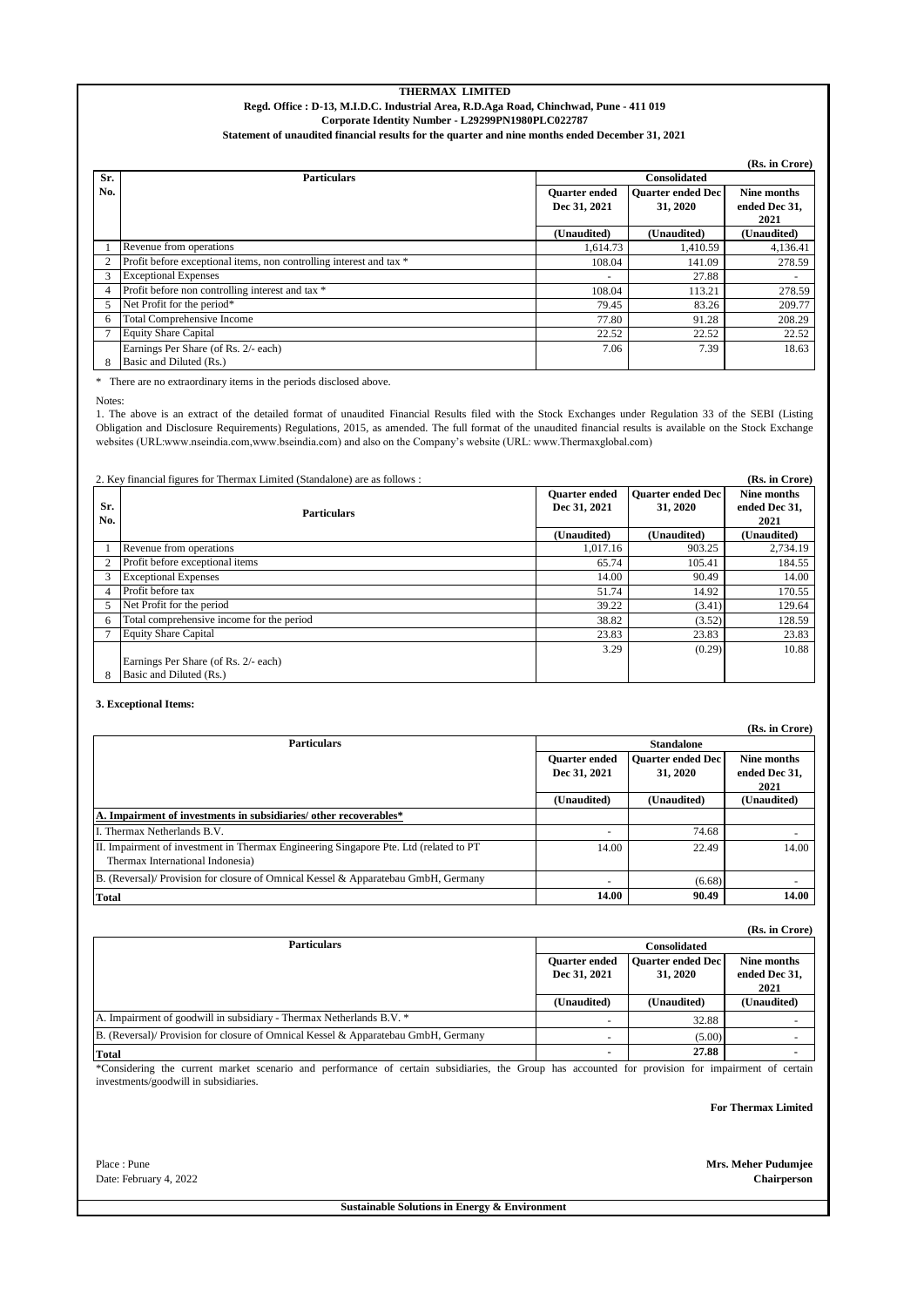|                 | Corporate Identity Number - L29299PN1980PLC022787<br>Statement of unaudited financial results for the quarter and nine months ended December 31, 2021 |              |                      |              |                          |                       |                          |  |  |  |
|-----------------|-------------------------------------------------------------------------------------------------------------------------------------------------------|--------------|----------------------|--------------|--------------------------|-----------------------|--------------------------|--|--|--|
|                 |                                                                                                                                                       |              |                      |              |                          |                       |                          |  |  |  |
|                 |                                                                                                                                                       |              |                      | Consolidated |                          |                       | (Rs. in Crore)           |  |  |  |
|                 |                                                                                                                                                       |              | <b>Ouarter</b> ended |              |                          | Nine months ended     | Year ended               |  |  |  |
|                 | <b>Particulars</b>                                                                                                                                    | Dec 31, 2021 | Sept 30, 2021        | Dec 31, 2020 | Dec 31, 2021             | Dec 31, 2020          | Mar 31, 2021             |  |  |  |
|                 |                                                                                                                                                       | (Unaudited)  | (Unaudited)          | (Unaudited)  | (Unaudited)              | (Unaudited)           | (Audited)                |  |  |  |
|                 |                                                                                                                                                       |              |                      |              |                          |                       |                          |  |  |  |
| 1               | Income:                                                                                                                                               |              |                      |              |                          |                       |                          |  |  |  |
|                 | (a) Revenue from operations                                                                                                                           | 1,614.73     | 1,469.32             | 1,410.59     | 4,136.41                 | 3,216.73              | 4.791.25                 |  |  |  |
|                 | (b) Other income                                                                                                                                      | 29.17        | 36.75                | 28.23        | 91.31                    | 71.92                 | 107.74                   |  |  |  |
|                 | <b>Total Income</b>                                                                                                                                   | 1,643.90     | 1,506.07             | 1,438.82     | 4,227.72                 | 3,288.65              | 4,898.99                 |  |  |  |
| 2               | <b>Expenses:</b>                                                                                                                                      |              |                      |              |                          |                       |                          |  |  |  |
| (a)             | Cost of raw materials and components consumed                                                                                                         | 897.52       | 803.07               | 737.21       | 2,255.78                 | 1,654.24              | 2,467.43                 |  |  |  |
|                 | (b) Purchase of traded goods                                                                                                                          | 37.58        | 27.75                | 23.41        | 87.88                    | 55.06                 | 83.36                    |  |  |  |
|                 | (c) Changes in inventories of finished goods, work-in-progress and traded goods                                                                       | (29.30)      | (22.84)              | (8.71)       | (97.12)                  | 7.81                  | (12.16)                  |  |  |  |
|                 | (d) Employee benefits expense                                                                                                                         | 206.65       | 195.58               | 190.08       | 593.43                   | 561.46                | 758.76                   |  |  |  |
|                 | (e) Finance cost                                                                                                                                      | 5.26         | 5.05                 | 5.65         | 15.09                    | 14.34                 | 20.64                    |  |  |  |
|                 | (f) Depreciation and amortisation expense                                                                                                             | 28.97        | 27.42                | 29.07        | 83.78                    | 85.77                 | 114.57                   |  |  |  |
|                 | (g) Other expenses                                                                                                                                    | 389.18       | 355.75               | 321.02       | 1,010.29                 | 722.63                | 1,138.67                 |  |  |  |
|                 | <b>Total Expenses</b>                                                                                                                                 | 1,535.86     | 1,391.78             | 1,297.73     | 3,949.13                 | 3,101.31              | 4,571.27                 |  |  |  |
| 3               | Profit before exceptional items, non controlling interest and tax                                                                                     | 108.04       | 114.29               | 141.09       | 278.59                   | 187.34                | 327.72                   |  |  |  |
| $\overline{4}$  | Exceptional Items (loss) (Refer note no 4)                                                                                                            |              |                      | (27.88)      |                          | (52.53)               | (52.53)                  |  |  |  |
| 5               | Profit before non controlling interest and tax                                                                                                        | 108.04       | 114.29               | 113.21       | 278.59                   | 134.81                | 275.19                   |  |  |  |
|                 |                                                                                                                                                       |              |                      |              |                          |                       |                          |  |  |  |
| 6               | Tax expense                                                                                                                                           |              |                      |              |                          |                       |                          |  |  |  |
|                 | (a) Current tax (including write back of tax balance for earlier years)                                                                               | 19.08        | 26.44                | 22.06        | 58.82                    | 54.67                 | 74.85                    |  |  |  |
|                 | (b) Deferred tax expense / (credit)                                                                                                                   | 9.51         | (0.07)               | 7.89         | 10.00                    | (19.09)               | (6.24)                   |  |  |  |
|                 | Total tax expense                                                                                                                                     | 28.59        | 26.37                | 29.95        | 68.82                    | 35.58                 | 68.61                    |  |  |  |
| $7\phantom{.0}$ | Net Profit for the period                                                                                                                             | 79.45        | 87.92                | 83.26        | 209.77                   | 99.23                 | 206.58                   |  |  |  |
| 8               | Other Comprehensive Income, net of tax                                                                                                                |              |                      |              |                          |                       |                          |  |  |  |
| (a)             | Items that will be reclassified to profit or loss in subsequent periods                                                                               | 0.35         | (0.55)               | 7.85         | 4.52                     | 17.64                 | 12.69                    |  |  |  |
|                 | (b) Items that will not be reclassified to profit or loss in subsequent periods                                                                       | (2.00)       | (5.35)               | 0.17         | (6.00)                   | 0.50                  | 4.22                     |  |  |  |
|                 | Total Other comprehensive income for the period                                                                                                       | (1.65)       | (5.90)               | 8.02         | (1.48)                   | 18.14                 | 16.91                    |  |  |  |
| 9               | Total Comprehensive Income for the period (including non-controlling interest)                                                                        | 77.80        | 82.02                | 91.28        | 208.29                   | 117.37                | 223.49                   |  |  |  |
| 10              | Net profit attributable to:                                                                                                                           |              |                      |              |                          |                       |                          |  |  |  |
|                 | -Equity holders                                                                                                                                       | 79.45        | 87.92                | 83.26        | 209.77                   | 99.23                 | 206.58                   |  |  |  |
|                 | Non controlling interest                                                                                                                              |              |                      |              | $\overline{\phantom{a}}$ | ÷.                    | $\overline{\phantom{a}}$ |  |  |  |
|                 |                                                                                                                                                       |              |                      |              |                          |                       |                          |  |  |  |
| 11              | Other Comprehensive Income, net of tax attributable to:                                                                                               |              |                      |              |                          |                       |                          |  |  |  |
|                 | -Equity holders                                                                                                                                       | (1.65)       | (5.90)               | 8.02         | (1.48)                   | 18.14                 | 16.91                    |  |  |  |
|                 | Non controlling interest                                                                                                                              |              |                      |              |                          |                       |                          |  |  |  |
| 12              | <b>Total Comprehensive Income attributable to:</b>                                                                                                    |              |                      |              |                          |                       |                          |  |  |  |
|                 | Equity holders                                                                                                                                        | 77.80        | 82.02                | 91.28        | 208.29                   | 117.37                | 223.49                   |  |  |  |
|                 | -Non controlling interest                                                                                                                             |              |                      |              |                          | $\tilde{\phantom{a}}$ |                          |  |  |  |
| 13              | Paid-up Equity Share Capital (Face Value of Rs. 2/- each)                                                                                             | 22.52        | 22.52                | 22.52        | 22.52                    | 22.52                 | 22.52                    |  |  |  |
| 14              | Other equity                                                                                                                                          |              |                      |              |                          |                       | 3,228.87                 |  |  |  |
| 15              | Earnings Per Share (in Rupees) (not annualised)                                                                                                       |              |                      |              |                          |                       |                          |  |  |  |
|                 | <b>Basic and Diluted</b>                                                                                                                              | 7.06         | 7.80                 | 7.39         | 18.63                    | 8.81                  | 18.34                    |  |  |  |
|                 | See accompanying notes to the financial results                                                                                                       |              |                      |              |                          |                       |                          |  |  |  |

**THERMAX LIMITED Regd. Office: D-13, M.I.D.C. Industrial Area, R.D. Aga Road, Chinchwad, Pune - 411 019**

|    | (Rs. in Crore)                                                                  |                      |               |              |              |                   |                   |  |  |  |
|----|---------------------------------------------------------------------------------|----------------------|---------------|--------------|--------------|-------------------|-------------------|--|--|--|
|    |                                                                                 | <b>Standalone</b>    |               |              |              |                   |                   |  |  |  |
|    |                                                                                 | <b>Ouarter</b> ended |               |              |              | Nine months ended | <b>Year ended</b> |  |  |  |
|    | <b>Particulars</b>                                                              | Dec 31, 2021         | Sept 30, 2021 | Dec 31, 2020 | Dec 31, 2021 | Dec 31, 2020      | Mar 31, 2021      |  |  |  |
|    |                                                                                 | (Unaudited)          | (Unaudited)   | (Unaudited)  | (Unaudited)  | (Unaudited)       | (Audited)         |  |  |  |
|    |                                                                                 |                      |               |              |              |                   |                   |  |  |  |
|    | Income:                                                                         |                      |               |              |              |                   |                   |  |  |  |
|    | (a) Revenue from operations                                                     | 1,017.16             | 1,007.38      | 903.25       | 2,734.19     | 2,046.51          | 3,131.48          |  |  |  |
|    | (b) Other income                                                                | 32.57                | 30.92         | 28.29        | 86.25        | 78.39             | 140.40            |  |  |  |
|    | <b>Total Income</b>                                                             | 1,049.73             | 1,038.30      | 931.54       | 2,820.44     | 2,124.90          | 3,271.88          |  |  |  |
|    | 2 Expenses:                                                                     |                      |               |              |              |                   |                   |  |  |  |
|    | (a) Cost of raw materials and components consumed                               | 591.66               | 573.17        | 494.55       | 1.561.71     | 1.050.82          | 1.632.07          |  |  |  |
|    | (b) Purchase of traded goods                                                    | 34.70                | 26.78         | 22.25        | 83.39        | 52.56             | 80.20             |  |  |  |
|    | (c) Changes in inventories of finished goods, work-in-progress and traded goods | (17.80)              | 0.12          | (14.75)      | (52.47)      | 22.55             | 8.18              |  |  |  |
|    | (d) Employee benefits expense                                                   | 118.96               | 120.55        | 114.03       | 351.76       | 331.95            | 453.79            |  |  |  |
|    | (e) Finance cost                                                                | 2.71                 | 2.39          | 2.24         | 7.22         | 5.86              | 8.57              |  |  |  |
|    | (f) Depreciation and amortisation expense                                       | 17.00                | 16.08         | 16.67        | 49.33        | 47.34             | 63.99             |  |  |  |
|    | $(g)$ Other expenses                                                            | 236.76               | 218.93        | 191.14       | 634.95       | 455.14            | 739.13            |  |  |  |
|    | <b>Total Expenses</b>                                                           | 983.99               | 958.02        | 826.13       | 2,635.89     | 1.966.22          | 2.985.93          |  |  |  |
|    | Profit before exceptional items and tax                                         | 65.74                | 80.28         | 105.41       | 184.55       | 158.68            | 285.95            |  |  |  |
|    | Exceptional items (net) (loss) (Refer note no 4)                                | (14.00)              |               | (90.49)      | (14.00)      | (103.03)          | (103.03)          |  |  |  |
| 5  | Profit before tax                                                               | 51.74                | 80.28         | 14.92        | 170.55       | 55.65             | 182.92            |  |  |  |
| 6  | Tax expense                                                                     |                      |               |              |              |                   |                   |  |  |  |
|    | (a) Current tax (including write back of tax balance for earlier years)         | 13.35                | 22.51         | 18.60        | 45.00        | 41.14             | 55.11             |  |  |  |
|    | (b) Deferred tax (credit)                                                       | (0.83)               | (2.13)        | (0.27)       | (4.09)       | (13.77)           | (13.21)           |  |  |  |
|    | Total tax expense                                                               | 12.52                | 20.38         | 18.33        | 40.91        | 27.37             | 41.90             |  |  |  |
|    | Net profit /(loss) for the period                                               | 39.22                | 59.90         | (3.41)       | 129.64       | 28.28             | 141.02            |  |  |  |
| 8  | Other Comprehensive Income, net of tax                                          |                      |               |              |              |                   |                   |  |  |  |
|    | (a) Items that will be reclassified to profit or loss in subsequent periods     | (0.04)               | 0.03          | (0.04)       | 0.01         | (0.03)            | (0.04)            |  |  |  |
|    | (b) Items that will not be reclassified to profit or loss in subsequent periods | (0.36)               | (1.15)        | (0.07)       | (1.06)       | (0.21)            | 0.91              |  |  |  |
|    | Total other comprehensive income for the period                                 | (0.40)               | (1.12)        | (0.11)       | (1.05)       | (0.24)            | 0.87              |  |  |  |
| 9  | Total comprehensive income for the period                                       | 38.82                | 58.78         | (3.52)       | 128.59       | 28.04             | 141.89            |  |  |  |
| 10 | Paid-up Equity Share Capital (Face Value of Rs. 2/- each)                       | 23.83                | 23.83         | 23.83        | 23.83        | 23.83             | 23.83             |  |  |  |
| 11 | Other equity                                                                    |                      |               |              |              |                   | 2,855.55          |  |  |  |
|    | 12 Earnings Per Share (in Rupees) (not annualised)                              |                      |               |              |              |                   |                   |  |  |  |
|    | <b>Basic and Diluted</b>                                                        | 3.29                 | 5.03          | (0.29)       | 10.88        | 2.37              | 11.83             |  |  |  |
|    |                                                                                 |                      |               |              |              |                   |                   |  |  |  |
|    | See accompanying notes to the financial results                                 |                      |               |              |              |                   |                   |  |  |  |